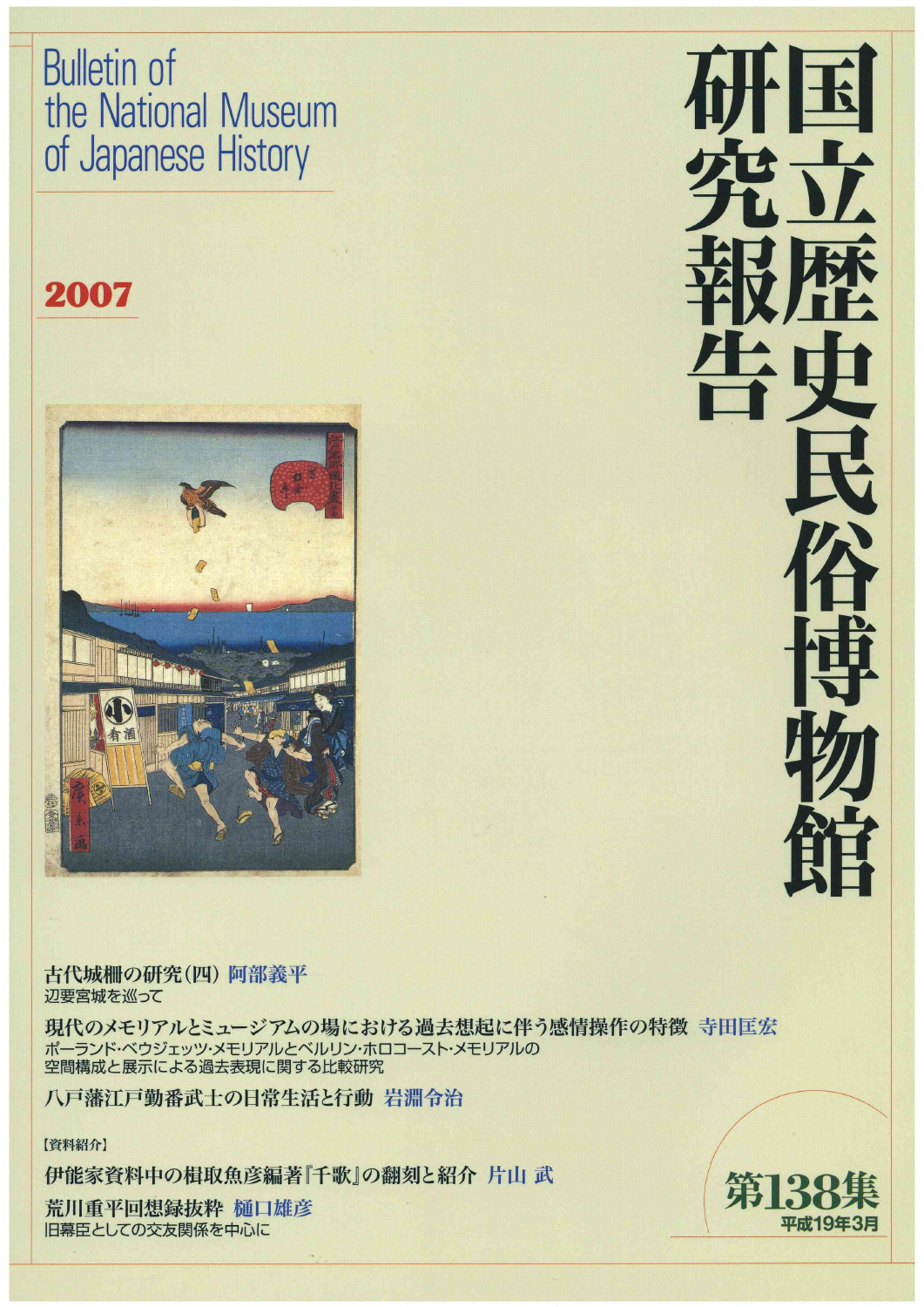Bulletin of the National Museum of Japanese History

# 国立歴史民俗博物館 研究報告 第138集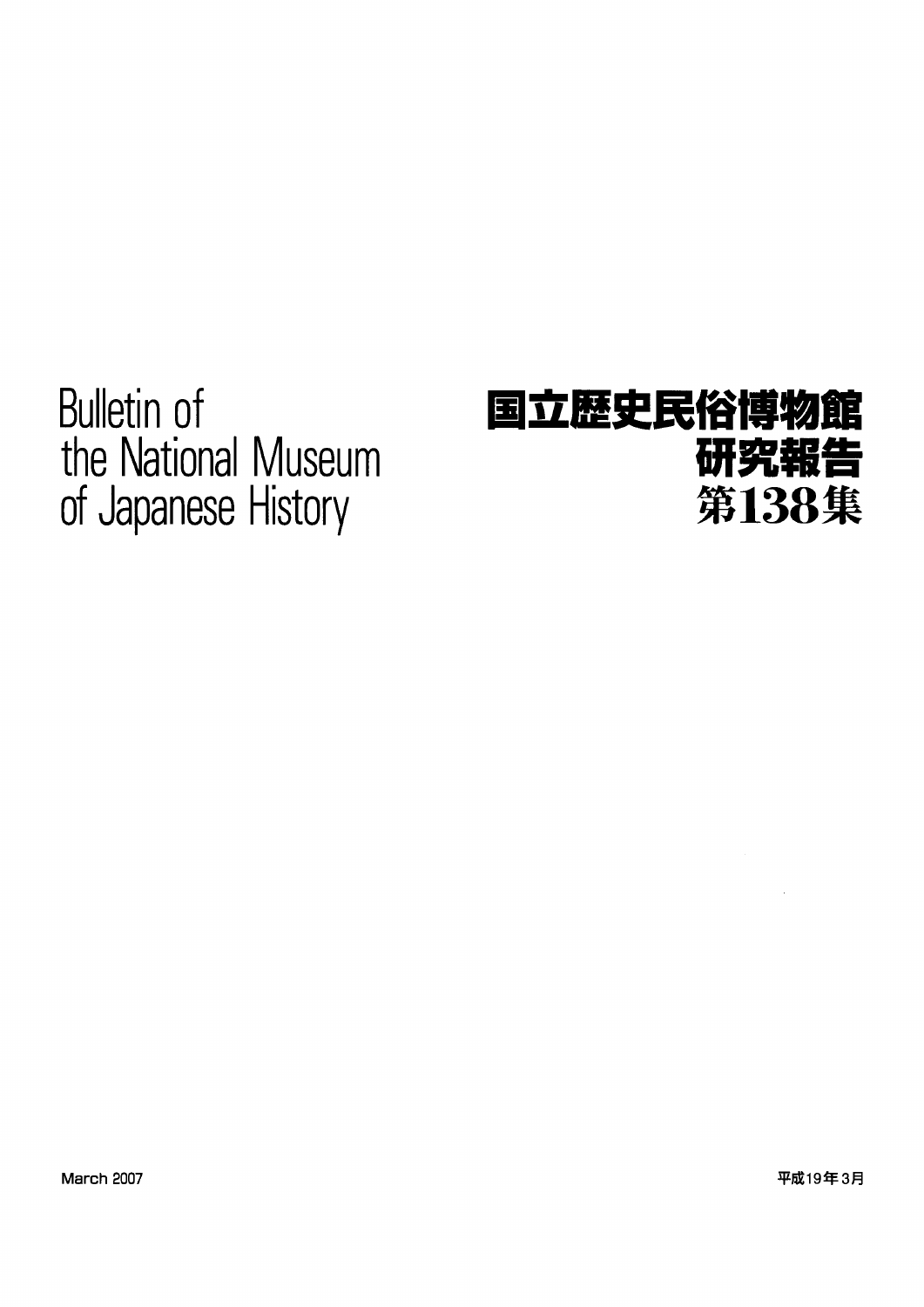#### 目 次

| 現代のメモリアルとミュージアムの場に ――――寺田匡宏 …………………………………………… 37   |
|----------------------------------------------------|
| 八戸藩江戸勤番武士の日常生活と行動 –––––岩淵令治 ………………………………………………… 67 |
|                                                    |
|                                                    |
|                                                    |
|                                                    |

 $\sim$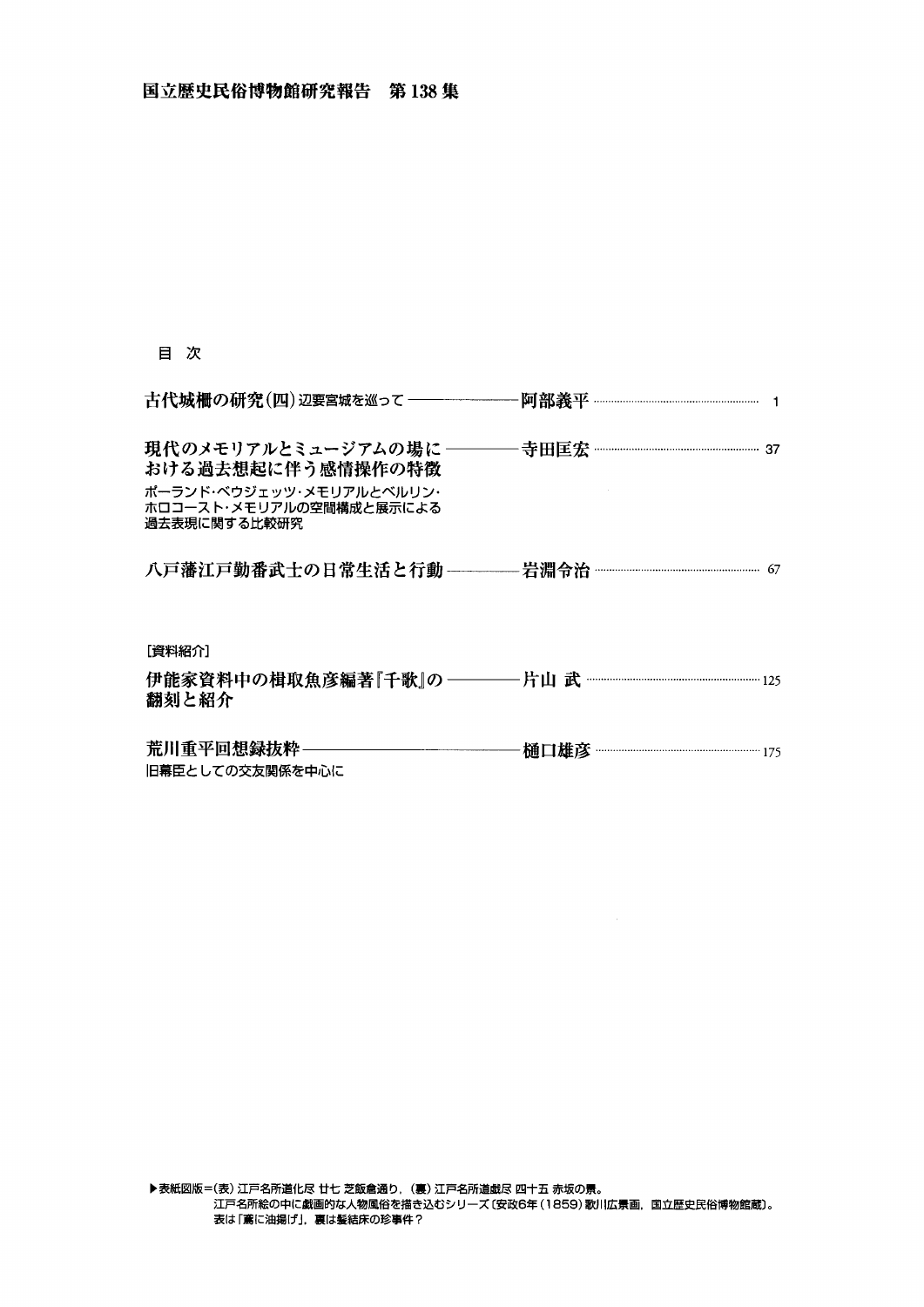#### Contents:

| $ABE$ Gihei $\equiv$      | <b>Issues of Castle Ramparts</b>                                                                                                                                                 |
|---------------------------|----------------------------------------------------------------------------------------------------------------------------------------------------------------------------------|
| TERADA Masahiro-          | On Emotion and Remembering the Past in Museums and Memorials:  37<br>A Museum Anthropological Analysis on the Belzec Memorial<br>in Poland and the Holocaust Memorial in Germany |
|                           | IWABUCHI Reiji - Hachinohe Samurai on Duty in Edo: Work, Play, and Daily Ritual manufacture 67                                                                                   |
| <b>Research Materials</b> |                                                                                                                                                                                  |
| KATAYAMA Takeshi -        | Reprints and Study of Katori Nahiko's "Chiuta" in the Inou Collection 125                                                                                                        |
| HIGUCHI Takehiko -        | A Focus on His Companions and Acquaintances As A Vassal of the<br>Former Shogunate                                                                                               |

 $\hat{\mathcal{A}}$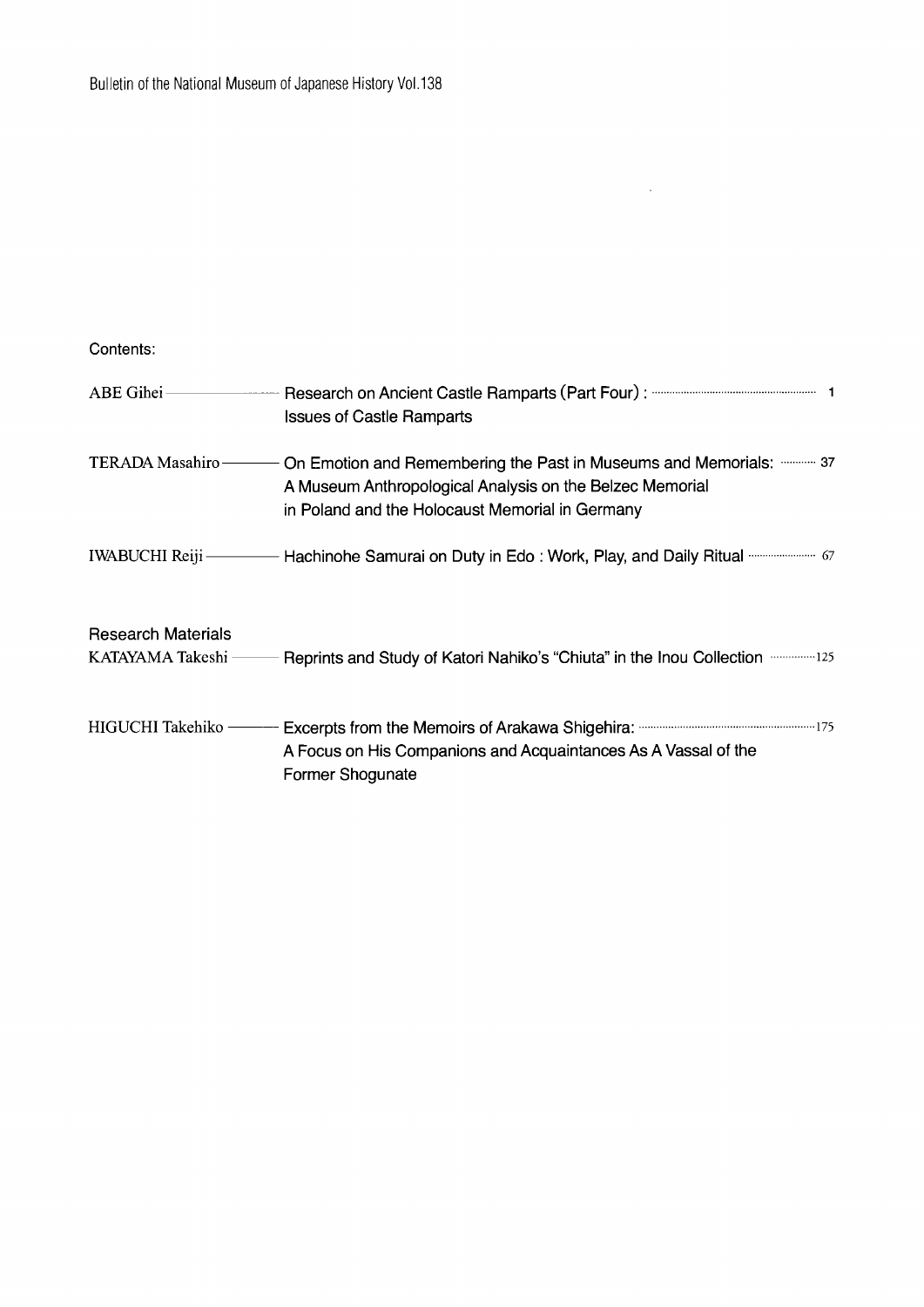#### 『国立歴史民俗博物館研究報告』寄稿要項

- 1 国立歴史民俗博物館研究報告(以下「研究報告」という)は,歴史学,考古学,民俗学及びそれらの協業 による広義の歴史学並びにそれらと関連する諸科学に関する論文,研究ノート,資料紹介,調査研究活動報 告等を掲載・発表することにより,それらの学問の発展に寄与するものである。
- 2 研究報告に寄稿することができる者は,次のとおりとする。
- 一 国立歴史民俗博物館(以下「博物館」という。)の教職員(客員教員を含む。)
- 二 運営会議委員
- 三 名誉教授
- 四 博物館が受け入れた各種研究員及び研究協力者
- 五 特別共同利用研究員のうち受入れ期間中の研究成果の発表を希望する者で,指導教員が推薦した者
- 六 博物館の館蔵資料を調査・研究し,その成果をまとめた者
- 七 その他博物館において適当と認めた者
- 3 原稿を寄稿する場合は,論文,研究ノート,資料紹介,調査研究活動報告等のうち,いずれであるかをそ の表紙に明記するものとする。なお,この区分についての最終的な調整は,博物館の研究報告編集委員会 (以下「編集委員会」という)において行う。
- 4 原稿執筆における使用言語は,日本語を原則とする。ただし,他の言語を用いる場合は,編集委員会に相 談するものとする。
- 5 特殊な文字,記号,印刷方法が必要な場合は,編集委員会に相談するものとする。
- 6 寄稿する論文には,原則として和文要旨を付けるものとする。また,英文により400語程度の要旨を付け るか,あるいは英訳用の和文800字以内の要旨を付けるものとする。なお,論文以外については,希望によ り編集委員会の判断のうえ,英文要旨を載せることができる。
- 7 寄稿する原稿の枚数は,原則として制限しないが,写真・図版等は論文表現のうえで必要最小限にとどめ る。また,編集委員会の判断により,全体の分量等の関係から圧縮や分割掲載を指示する場合がある。
- 8 寄稿する原稿は,必ず清書し,原稿の写し1部を添付するものとする。
- 9 寄稿された原稿は,編集委員会において査読者を決め審査のうえ,採否を決定する。
- 10 稿料の支払い,掲載料の徴収は行わない。
- 11原稿の寄稿先および連絡先は,次のとおりとする。
	- 〒285-8502 千葉県佐倉市城内町117番地 国立歴史民俗博物館研究報告編集委員会(代表電話 043-486℃123)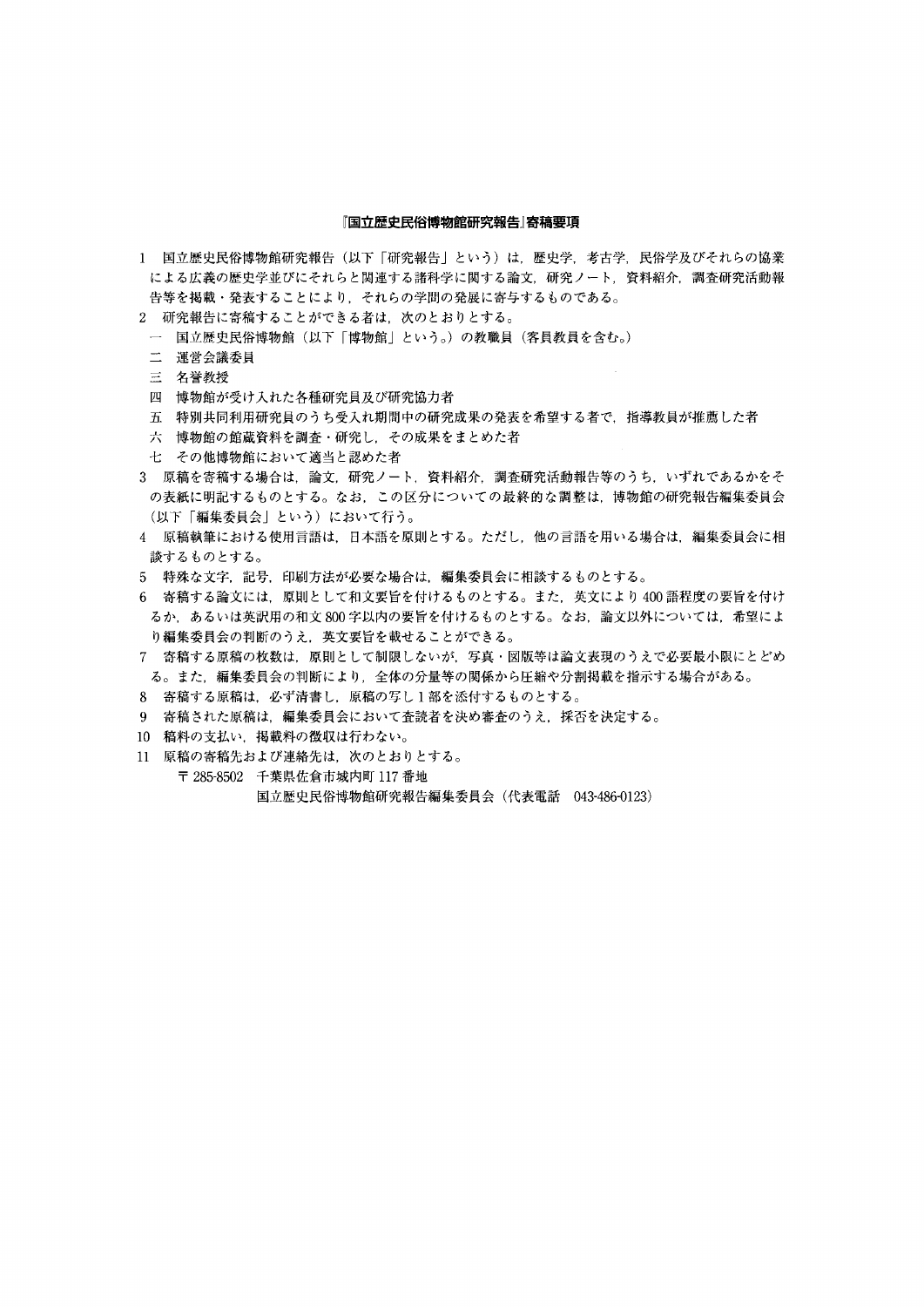#### [国立歴史民俗博物館研究報告編集委員会]

#### 館外委員(五十音順)

- 坂本 満国立歴史民俗博物館名誉教授
- 佐々木恵介 聖心女子大学文学部
- 設楽博己 駒澤大学文学部
- 谷口 貢 二松學舎大學文学部

#### 館内委員

- 青木隆浩 民俗研究系 鈴木卓治 情報資料研究系
- 高橋一樹歴史研究系(編集委員長)
- 村木二郎 考古研究系
- 安室 知 民俗研究系(研究委員長)

#### 国立歴史民俗博物館研究報告 第138集

experience and the contract of the contract of the contract of the contract of the contract of the contract of 平成19年(2007) 3月30日 第1版第1刷発行

(非売品)

#### **光行所 医心包** 医心包 医心包 医心包 医心包 医心包 医心包 医心包

#### **Production of the Contract of Contract of the Contract of Contract of the Contract of Contract of Contract of**

 大学共同利用機関法人 人間文化研究機構

#### 国立歴史民俗博物館

〒285-8502千葉県佐倉市城内町117 aO43-486-0123(代)

印刷・製本所

#### **Production of the Contract Services**

#### 祥文社印刷株式会社

〒812-0016 福岡県福岡市博多区博多駅南4-15-17 呑092'411-1611(代)

#### [装丁] 中山銀士・佐藤睦美

◎国立歴史民俗博物館 2007